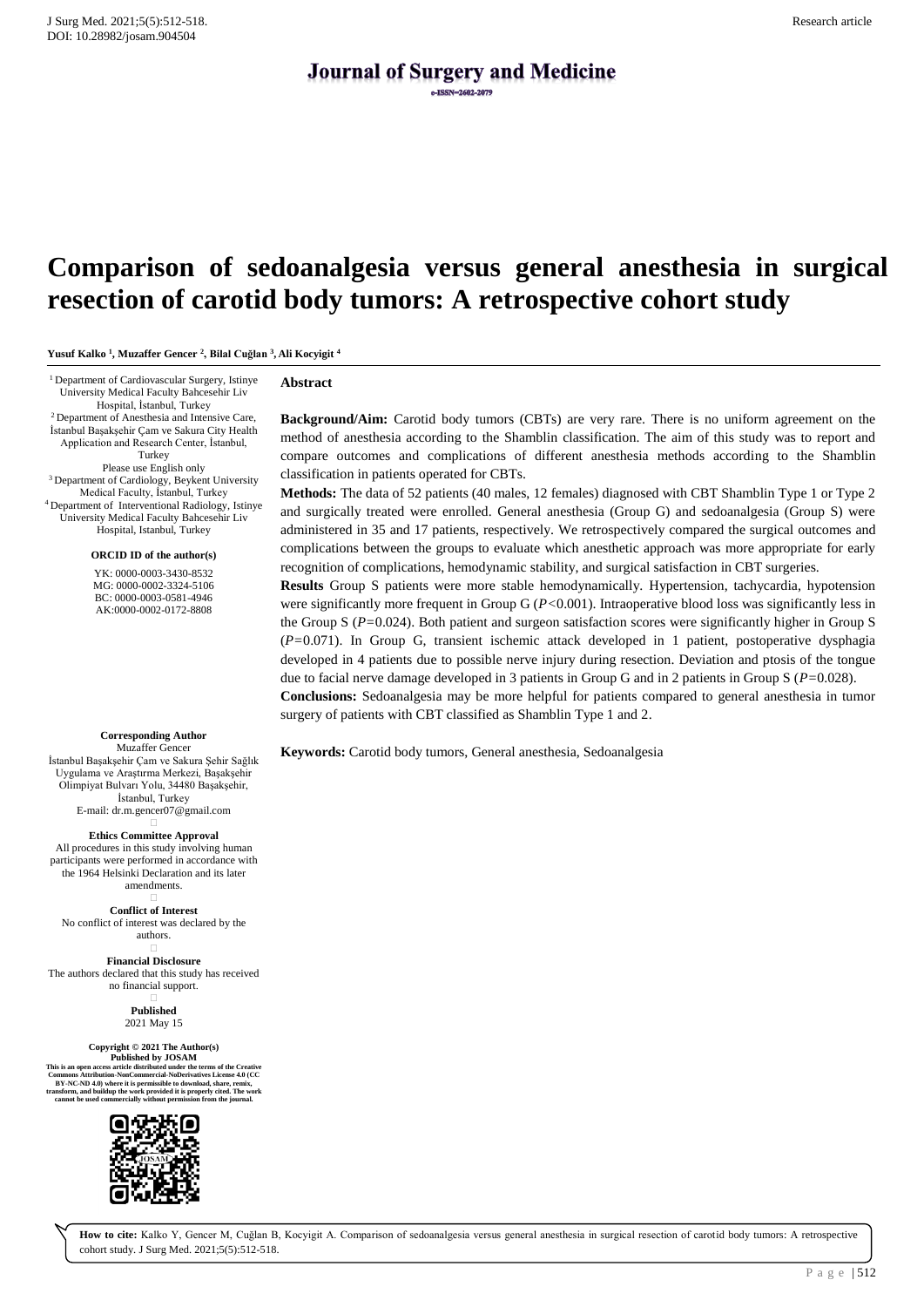### **Introduction**

Carotid body tumors (CBTs) are primary tumors of chemoreceptor tissue and were first described by Von Haller in 1743 [1]. CBTs are malignant at a ratio of 5-6% and require surgical intervention. While benign tumors occur later in life (between 40 and 70 years), malignant tumors occur at earlier ages [2]. CBT is classified according to growth patterns by Shamblin et al. Type 1 tumors are regional masses and easily excised, while type 2 tumors surround the carotid arteries. Type 3 tumors are adherent, completely incarcerate the carotid arteries, and can be excised by a challenging surgery that requires graft replacement of the internal carotid artery. Type 3 tumors represent 25% of the cases and most of the CBTs are nonfunctional [3]. Resection of the tumor is the most recommended treatment approach [4]. Although literature suggests that the carotid body gland is localized in the adventitia near the carotid artery bifurcation, most surgeons experienced in carotid body dissection indicate that it is more peripherally located within the peri-adventitial tissue. This is critical because dissections in the deeper planes of the carotid artery are associated with complications related to vascular injury [5]. Removal of the tumor requires surgical experience due to cranial nerves, close proximity to the arterial structures, and complex anatomy of the head and neck region. The most important complications of surgery are hemiplegia and cranial nerve injury at the surgical region. Surgical excision should be performed as soon as possible due to the risk of airway obstruction and pulmonary aspiration, hemorrhage, and the possibility of metastasis [6]. Digital subtraction angiography is considered the golden standard for the final diagnosis of CBT. Magnetic resonance imaging (MRI), arteriogram and embolization, lower extremity ultrasonography for possible femoral graft, urinary catecholamines due to the rare risk of adrenal pheochromocytoma, vanillylmandelic acid, and metanephrine test are other methods used in diagnosis [5].

Although general anesthesia is a commonly used method, it has some disadvantages in CBT surgery. Since there is no cooperation of the patient during the operation, possible ischemic events and nerve injuries often go unnoticed.

In this study, we compared patients that underwent general anesthesia or sedoanalgesia during CBT surgeries. We evaluated which anesthetic approach was more appropriate for early recognition of complications, hemodynamic stability, and surgical satisfaction in CBT surgeries.

#### **Materials and methods**

We investigated the data of 52 patients who were diagnosed with CBT and operated by single cardiovascular surgeon (YK) between March 2012 and January 2021 in the Department of Cardiovascular Surgery. Thirty-five patients were operated under general anesthesia (Group G) and 17 patients were operated with sedoanalgesia (Group S), respectively. Data from the patients were retrospectively reviewed and included in the study. While carotid body surgery was previously performed under general anesthesia, it is recently being performed with sedoanalgesia. Thus, the patients were enrolled in the study according to the date of surgery. Patient characteristics were

similar in both groups. Patients, assessed as Shamblin classification Type 1 and Type 2, were included. Type 3 patients were excluded from the study since sedoanalgesia is insufficient in these types. We excluded patients that underwent carotid artery surgery due to reasons other than CBT or whose histological examination of specimens revealed that the final diagnosis was not CBT. The patients' electronic and paper records were used to gather data. All patients in the study were operated by the same cardiovascular surgeon (YK). All patients that underwent anesthesia were managed and followed by anesthesiology department professionals.

#### **Demographic data and characteristics of the patients**

Patients' age, gender, ASA score (American Society of Anesthesiologists), Mallampati score, comorbid diseases, side of tumor, duration of operation, changes in intraoperative blood pressure and heart rhythm (bradycardia, tachycardia), the amount of blood loss, the amount of used blood or blood products, intraoperative inotropic drug use, duration of hospital stay and intensive care unit stay, type and characteristics of tumor, Shamblin classification, and complications associated with cranial nerve and vascular structures were recorded. Also, Pain score (VAS: Visual analogue scale) was measured postoperatively in recovery room and at the 1st hour after surgery.

Systolic blood pressure over 140 mmHg was considered hypertension. Heart rhythm over 100 per minute was considered tachycardia, and under 50 was considered bradycardia. Patient and surgeon satisfaction scores were assessed with a 5-point scale (1: very satisfied, 2: satisfied, 3: average, 4: poor, 5: very poor). Demographic and clinical characteristics of patients are shown in Table 1.

| Table 1: Demographic and clinical characteristics of 52 patients |  |
|------------------------------------------------------------------|--|
|------------------------------------------------------------------|--|

|                             | Patients   |
|-----------------------------|------------|
| Age, years mean (SD)        | 54 (10.3)  |
| Sex, $M / F$                | 40/12      |
| Comorbidities, n(%)         |            |
| HT                          | 40 (77)    |
| DМ                          | 35(67)     |
| <b>CODP</b>                 | 20(38)     |
| CAD                         | 20(38)     |
| PAD                         | 2(4)       |
| Tumor characteristics, n(%) |            |
| Mean Tumor diameter         | 3.56(1.24) |
| Unilateral / Bilateral      | 47/5       |
| Benign / Malign             | 52/        |
| Functional /Nonfunctional   | $-1.52$    |

HT: Hypertension; DM: Diabetes mellitus; COPD: Chronic obstructive pulmonary disease; CAD: Coronary artery disease; PAD: Peripheral artery disease

#### **Anesthetic management**

Complete blood count (CBC), electrolytes, liver and renal function tests, and chest-X-ray examination were conducted preoperatively in all patients of both groups. Color Doppler sonography were performed in all cases. CT scans of the mediastinum and retroperitoneal sonography were performed in patients with multifocal tumors and family history to determine whether there was a spread. MRI was used in some cases; in addition, patients with 2-year disease history were evaluated with Spiral CT angiography (SCTA).

The patients were given 0.05 mg / kg i.v. midazolam for premedication purposes and all patients in both groups were in the supine position during the surgery. At least two large-caliber IV cannulas were placed. Ringer's lactate was typically administered at a rate of 100 ml/hour through an intravenous cannula of 18G (Range 14-22G). The patients were monitored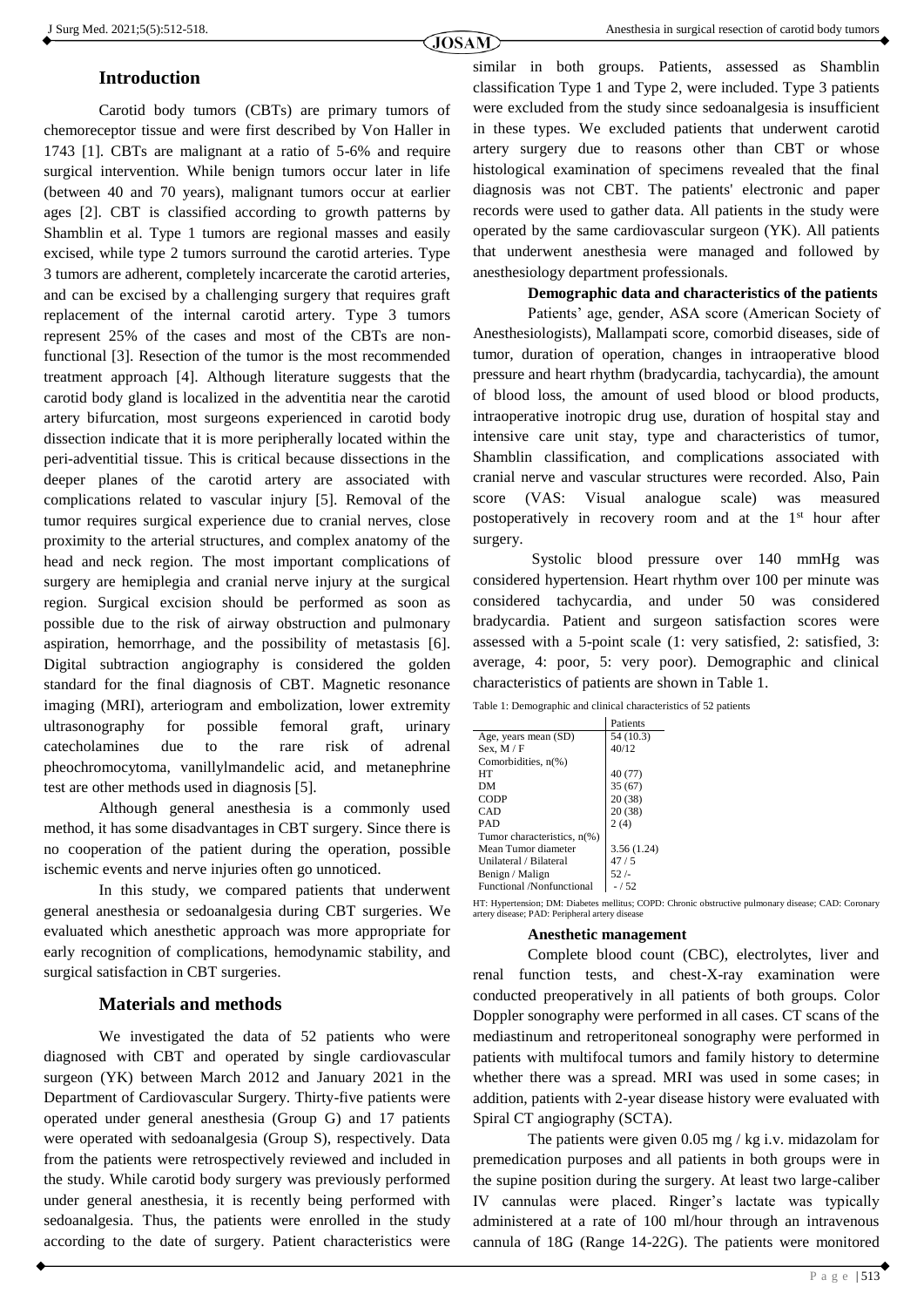and pulse oximetry, 3-channel electrocardiography, continuous heart rate (HR), and noninvasive blood pressure (NIBP) were measured when they were taken to the operation room. Nasopharyngeal temperature monitoring was performed. A total of 10 patients underwent invasive BP through left radial artery and central venous pressure (CVP) via left subclavian vein due to elderly ages and coronary artery disease. Intravenous fluid was adjusted to maintain an average arterial blood pressure of 55-60 mmHg and CVP of 10-12 mmHg. Ephedrine was administered at a 5 mg bolus dose for decreases in blood pressure. Inotropic support infusions were initiated in cases of insufficient blood pressure despite the use of adequate fluid replacement and ephedrine. For systemic medication purposes, 10 mg of Dexamethasone i.v. was used. Cerebral oxymeter (Masimo RDS7A, Masimo Corp., Irvine, California, USA) was used for intraoperative cerebral monitoring in the required cases.

Group G: Patients in general anesthesia group were preoxygenated for 3 minutes at the beginning of the operation. Then, induction was initiated in most patients with Thiopentone 2.5 % (4-6 mg/kg), while 1% propofol (2-3 mg/kg) was needed in 6 patients. All patients undergoing general anesthesia were intubated using Atracurium (10 mg/ml) as muscle relaxant. Cuffed Portex oral 7.5-8 mm endotracheal tubes were used and the transoral intubation tube was taped to the contralateral side of the surgical area. The administration of general anesthesia was mainly achieved by applying volume-controlled ventilation using oxygen and nitrous oxide (1:1) and volatile anesthetic agents (isoflurane, sevoflurane). In addition, total intravenous anesthesia (TIVA) was achieved in 6 patients with propofol. Fentanyl (2 mcg/kg) and remifentanil infusion (0.2 mcg/kg/min) were administered for analgesia. Intraoperative fluid replacement was performed with the Hartmann's solution at an average of 1500 ml (range: 1000-2500 ml). Bridion (Sugammadex; 2 mg/kg i.v.) in 10 patients and a combination of atropine (0.5 mg) and neostigmine (2.5 mg i.v.) in 7 patients were used as reversal agents at the end of surgery. Conscious patients that met the extubation criteria, responded to verbal commands, and had adequate spontaneous breathing were extubated in operation room. patients in general anesthesia group were extubated in the operating room at the end of the surgery.

Paracetamol (1 gr i.v.) was used for analgesia in postoperative recovery room and Tramadol (100 mg i.v.) was given to patients whose Visual Analogue Score (VAS) was 5 or greater. The patients were followed up for one day mostly in the high dependency unit (HDU) after the operation. A total of 4 patients were followed up in the postoperative ICU among Group G. The mean duration of hospital stay was 4 (3-6) days. There was no mortality in patients undergoing CBT surgery.

Group S: Patients in the sedoanalgesia group were given Midazolam (0.05 mg/kg i.v.) for premedication purposes. In patients in the operation room, sedation and anxiolysis was achieved using Midazolam (0.05 mg / kg i.v.) and analgesia was achieved using Fentanyl (1 mcg/kg i.v.) with the administration by an experienced anesthesiologist. When a patient was uncomfortable, it was interpreted as pain and 2-5 ml of 1% lidocaine (100-200 mg) was infiltrated by surgeons during the operation. If the pain could not be well controlled by local anesthetic, then additional fentanyl (25 mcg i.v.) was

administered. In cases where the desired sedation effect could not be achieved during the procedure, midazolam was added intravenously. The patients were conscious during surgery. Blood pressure and heart rate changes, duration of operation, pain score/discomfort, amount of hemorrhage, cranial and facial nerve function, and cerebral ischemia development were recorded during surgery. Patients were followed in the recovery room during the postoperative period. Paracetamol (1 gr i.v.) was administered to patients requiring analgesia. Tramadol (100 mg i.v.) was administered if the pain was more severe. None of the patients in Group S needed hospitalization in the ICU. All patients were followed up for one day in the high dependency unit (HDU). After an average of 3 days of (2-4) hospital stay, patients were discharged with oral antibiotics. All patients were followed up for 3 months regularly in the cardiovascular surgery outpatient department. Any complications in the postoperative period were noted and dealt with accordingly.

#### **Surgical technique**

Horizontal incisions were made lateral to the anterior border of the sternocleidomastoid (SCM) muscle to explore the cervical region. SCM and jugular vein were identified to make the tumor and adjacent cranial nerves visible posteriorly. Special attention was paid to protect cranial nerves, X, XI, XII, superior laryngeal nerve and sympathetic trunk during surgery. After common carotid artery, the internal carotid vein, the cranial nerves X, XI, XII, Superior laryngeal nerve, the accessory nerve, and sympathetic trunk were made clearly visible. The proximal (3 to 4 cm) and distal (2 cm) portions of vessels (common and internal carotid, and multiple branches of the external carotid) were sufficiently liberated with a good separation. If there were vessel loops around the common and internal carotid arteries, unnecessary tension was avoided. The proximal end of the tumor artery and the common carotid artery were blocked by blood vessel blocking bands to control blood flow. Then, vessels feeding the tumor were separated throughout the tumor mass so they could be completely excised. Tumor mass was incised in a Y-shape through the tumor tissue from the anterior region to the carotid artery media layer using a loupe or microscopic magnification. Dissection was performed beginning from the region between the adventitia and carotid media layer toward the mass using bipolar cautery. The dissection was initiated slowly and carefully approximately 0.5 cm from the distal margin of the unaffected side of the tumor's end point. A manual saline irrigation was used during bipolar activation. Finally, the excision of carotid body tumor, progressing throughout the region between the adventitia and media layers of the carotid artery, was performed with a careful dissection. Hemorrhage observed during the dissection phase was sutured with 6/0 polypropylene. At the end of the procedure, a 10 mm flat Jackson Pratt drain was placed in the surgical site and antibiotic ointment was ordered. After surgery, the patients were followed for blood pressure, hemorrhage, or late stroke. All patients included in our study were Shamblin classification type 1 and type 2. No graft or bypass was used for any patient in either group.

#### **Statistical analysis**

In the power analysis based on the data of previous studies, a sample size of 32 patients were needed at 95% power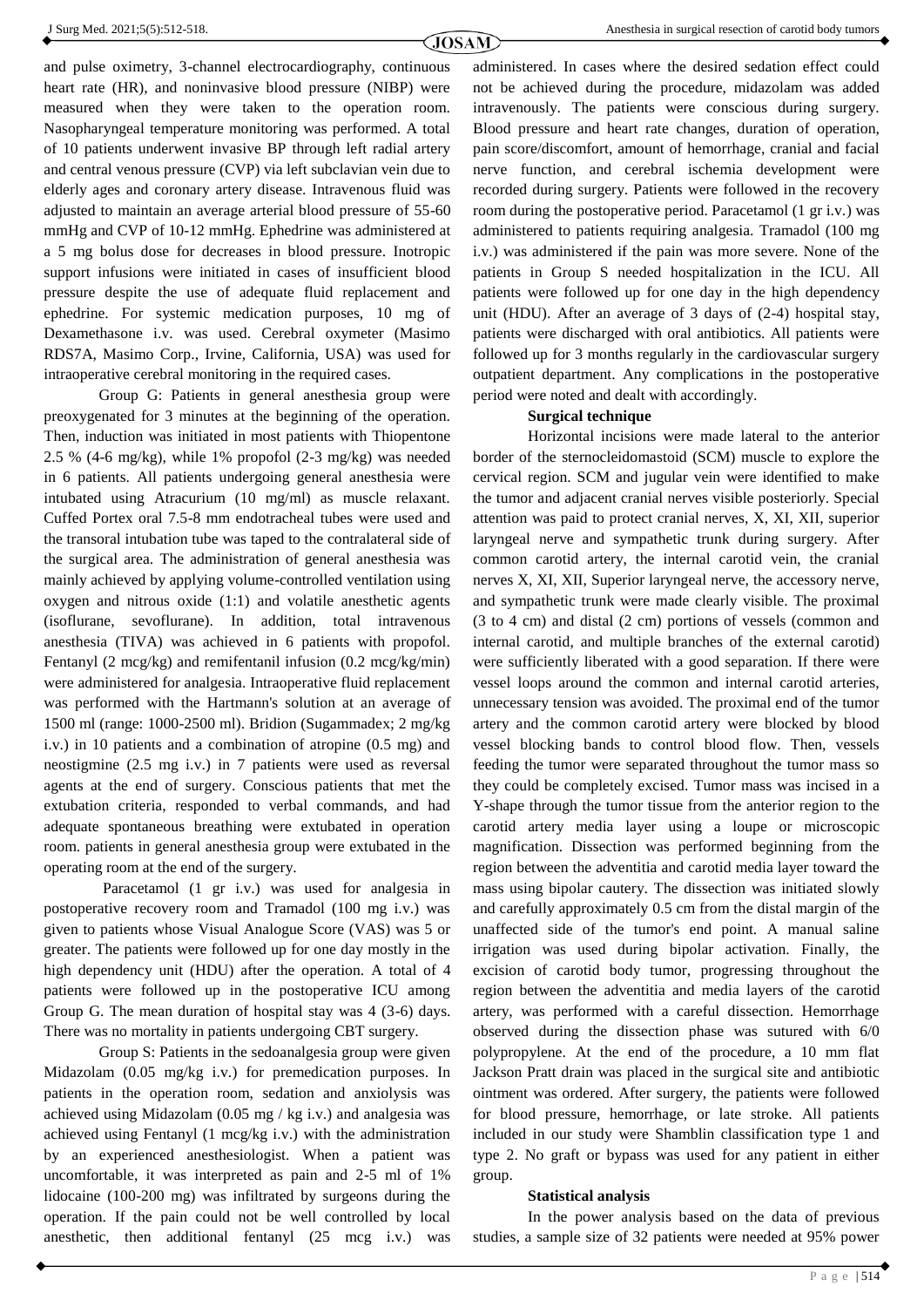(1-β err prob=0.95) and 5% error margin ( $\alpha$  err prob=0.05). Available 52 patients were enrolled in the study after taking possible loss of data into consideration.

The statistical analysis of the data were performed using the Statistical Package for the Social Sciences (SPSS version 21.0, SPSS Inc., Armonk, NY, USA). Categorical variables were expressed as numbers and percentages. Continuous variables were presented as mean (standard deviation). Kolmogorov– Smirnov test was used to check the normality of data. When normality was rejected, a nonparametric test was used. A *P-*value of less than 0.05 was considered statistically significant.

#### **Results**

Of the 52 patients included in the study, most were males**.** The majority of patients in each group consisted of the elderly population. There was no mortality in both groups during hospital stay or within 6 months after surgery. In the preoperative evaluation, it was determined that patients in each group with hypertension generally use beta blockers, calcium channel blockers, ACE inhibitors and angiotensin receptor blockers. CBT was more common on right side of the neck (n=30), while 22 were in the left side. Tumor characteristics of the groups are given in Table 2.

Table 2: Clinical features and tumor characteristics of the groups

|                                  | General anesthesia<br>$(n=35)$ | Sedoanalgesia<br>$(n=17)$ | $P$ -value |
|----------------------------------|--------------------------------|---------------------------|------------|
| Age, years (SD)                  | 53.2 (9.2)                     | 54.32 (10.3)              | $0.708*$   |
| ASA scores, $n$ $(\%)$           |                                |                           |            |
| 1                                | 2(5.7)                         | 1(5.9)                    | $0.043**$  |
| $\overline{c}$                   | 29 (82.9)                      | 15 (88.2)                 |            |
| 3                                | 4(11.4)                        | 1(5.9)                    |            |
| Shamblin, n (%)                  |                                |                           |            |
| Type 1                           | 5(14.2)                        | 7(41)                     | $0.021**$  |
| Type 2                           | 30(85.7)                       | 10(59)                    |            |
| Surgery duration, min            | 105 (19)                       | 72 (22)                   | $0.034*$   |
| Intraoperative conditions, n (%) |                                |                           |            |
| Hypertension                     | 20(57.1)                       | 5(29.4)                   | $<0.001**$ |
| Tachycardia                      | 20(57.1)                       | 2(11.7)                   | $<0.001**$ |
| Hypotension                      | 15(42.8)                       | 2(11.7)                   | $<0.001**$ |
| <b>Blood transfusions</b>        | 4(11.4)                        | 2(11.7)                   | $0.024**$  |
| VAS for pain                     |                                |                           |            |
| At the end of surgery            | 3(0.7)                         | 1(0.6)                    | $0.013*$   |
| At the $1st$ hour after surgery  | 2(0.6)                         |                           |            |
| Satisfaction score               |                                |                           |            |
| Patient                          | 3(0.7)                         | 2(0.5)                    | $0.071*$   |
| Surgeon                          | 4(0.7)                         | 1                         | $< 0.001*$ |
| Length of hospital stay          | 4.1(0.8)                       | 2.6(0.5)                  | $0.001*$   |
| Postoperative complications      |                                |                           |            |
| Dysphagia (10. CN injury)        | 4(11.4)                        |                           | $0.028**$  |
| Facial nerve injury              | 3(8.5)                         | 2(11.7)                   |            |
| Hypoglossal nerve injury         | 2(5.7)                         |                           |            |
|                                  |                                |                           |            |

\* Mann Witney U test, \*\* Chi-Square test

Radiological imaging associated with the Carotid Body Tumors are shown in Figures 1-4.

Figure 1: 45-year-old female patient with right sided glomus tumor (white arrow) located at the carotid bifurcation represented on 3D computed tomography angiography (CTA) image.



Figure 2: Axial Ce CT image demonstrates the enhanced glomus tumor (white arrow) located between internal carotid artery (ICA) and external carotid artery (ECA).



Figure 3: There is no residual mass or lesion recurrence on postoperative control 3D CTA image (white arrow).



Figure 4: Axial Ce CT image demonstrates normal structures (white arrow) between internal carotid artery (ICA) and external carotid artery (ECA).



Group S patients were more stable hemodynamically and their vital findings were more regular, while almost 50% hemodynamic instability and irregularities in vital findings were observed in group G. Average arterial blood pressure in General anesthesia group (Group G) was 81 (4) whereas average arterial blood pressure in Sedoanalgesia group (Group S) was 78 (3).

In Group G, intraoperative blood pressure was more labile and change in arterial pressure, especially during induction phase and surgical manipulation, was more prominent. During tumoral excision, hypertension and tachycardia developed in 20 patients in group G whereas hypertension developed in 5 patients and tachycardia developed in 2 patients in group S. Esmolol (40 mg IV) and Glycerol trinitrate (Perlinganid) were used for hypertension, and Labetolol (5 mg) was used for tachycardia. A decrease in systolic arterial pressure below 80 mmHg was considered hypotension. When hypotension developed in both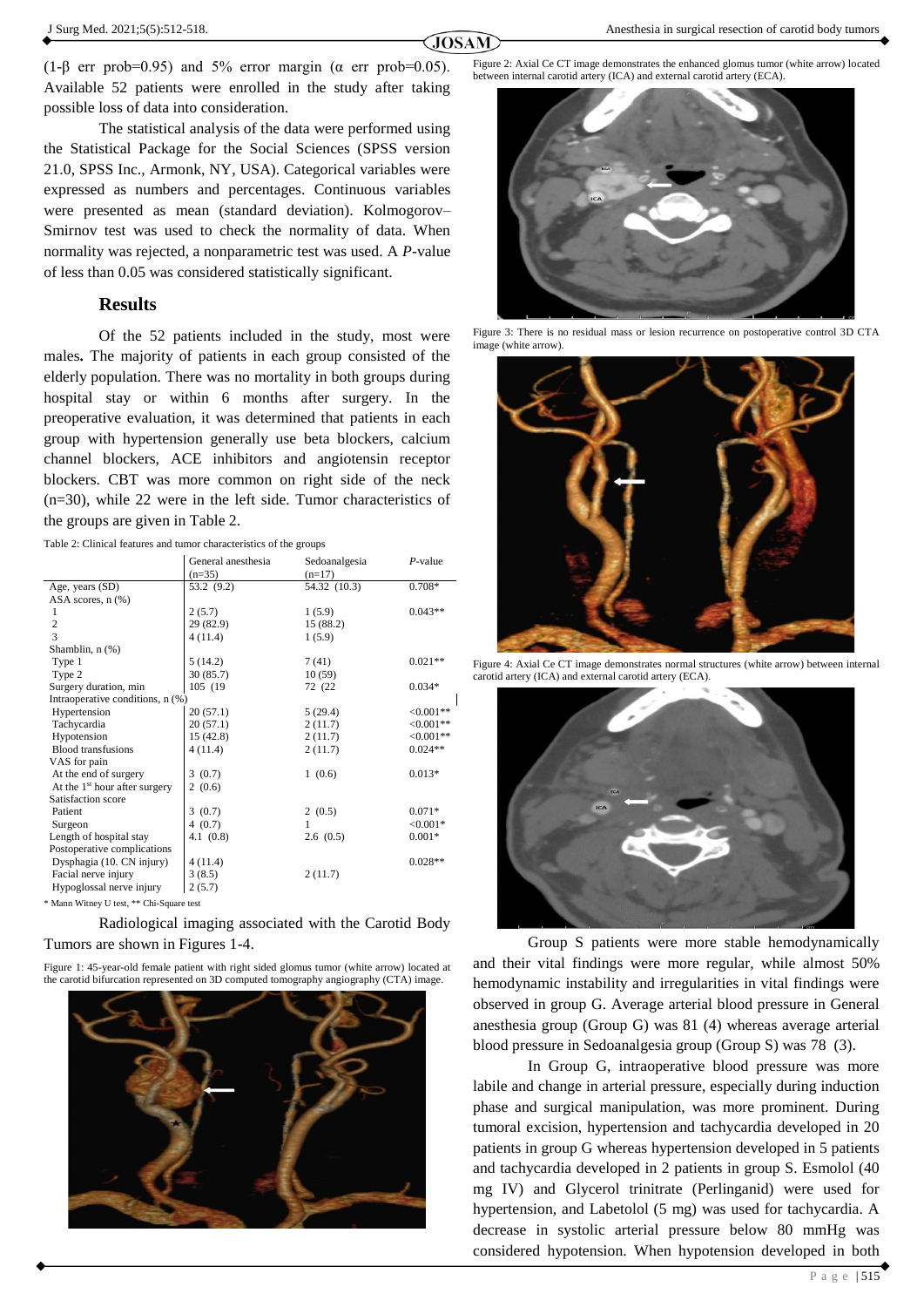groups, bolus dose ephedrine 5-10 mg i.v. was administered. Fluid replacement was increased, and inotropic support infusion was initiated in cases in which adequate levels of arterial pressure could not be achieved with ephedrine. Bradycardia developed in 5 patients in group G and in 2 patients in group S. Patients with bradycardia were administered atropine (0.5 mg IV). Patients were asked to cough and atropine was needed in 2 patients in group G. The median heart rate in bradycardia attacks was 46 per minute (range: 40 - 48/min).

Intraoperative blood loss was less in Group S than in Group G (585ml (162) vs 303 (213), respectively*).* This was associated with the fact that arterial pressure was more stable than the other group. Erythrocyte suspensions were transfused in 4 patients in Group G and in 2 patients in Group S. Cerebral oximetry values did not decrease more than 25% of preinduction baseline values after tumor excision and at the end of surgery. However, the decrease was more prominent in Group G.

Postoperative pain was assessed using visual analogue scale (VAS). In the postoperative period, the need for additional analgesic agents was lower in Group S*.*

In Group G, 1 patient was followed up closely for first postoperative day in the surgical intensive care unit (SICU) due to transient ischemic attack (TIA). The patient's neurological status improved after 1 day. All the other patients were monitored in the high dependency ward. No cerebral infarct developed in any patient except one transient ischemic attack. There were no aphasia or epileptic sequelae.

In Group G, postoperative dysphagia developed in 4 patients due to possible injury of N. Vagus and Recurrent laryngeal nerve during resection*.* In Group S, dysphagia and related nerve injury were not observed*.* Mild tongue deviation and left eye ptosis due to facial nerve injury developed in 3 patients in the Group G and in 2 patients in Group S*.* In Group S, facial nerve weakness was less pronounced, only a slight deviation of the tongue was observed, and it recovered early in the postoperative period. In addition, hypoglossal nerve injury developed in 2 patients in Group G. Within postoperative 6 months, the findings improved in 3 patients with vagal nerve injury, in 1 patient with facial nerve injury, and in all patients with hypoglossal injury, but sequelae were permanent in others. Postoperative baroreceptor failure and loss of reflex respiratory stimulation did not develop in any of the patients in both groups. Finally, there was no mortality during intraoperative and postoperative follow-up period in patients that underwent CBT surgery in both groups in this study.

# **Discussion**

CBTs are very rare tumors that occur at the bifurcation of carotid artery, sensitive to carbon dioxide and partial pressure of oxygen, and originate from chemoreceptor cells playing an important role in the control of ventilation during acidosis, hypoxia and hypercapnia [7]. Although CBT has been reported to be more common in females compared to males in the literature [8], there were 40 males and 12 females in the 52 patient cohort in our study.

Genetic factors and hypoxic conditions seem to play an important role in the pathogenesis of the disease. Living in high altitudes or chronic hypoxia conditions such as sleep apnea syndrome seem to trigger hyperplasia in the carotid body. In genetically predisposed individuals with a family history, the disease has been observed to occur at earlier ages [9]. Digital subtraction angiography (DSA) is the gold standard for the final diagnosis of CBT [10]. The advantage of DSA is that it allows the evaluation of Shamblin classification and intracranialextracranial blood circulation, as well as the embolization of blood vessels. These tumors may be confused with neuroendocrine carcinoma, thyroid medullary carcinoma, middle ear adenoma, schwannoma, and meningioma [11]. Rarely, these tumors may be associated with phaeochromocytomas and may secrete catecholamines and serotine etc. This may be symptomized by excessive sweating, uncontrolled hypertension, tachycardia, and facial flushing. We did not observe inappropriate catecholamine secretion-induced symptoms suggesting phaeochromocytomas in any of our patients.

Shamblin classification groups CBTs as Type 1, 2, and 3 according to the relationship between tumor mass and the carotid artery wall. For Shamblin type 2 and 3, extensive surgery may be required [12]. During CBT type 2 and Type 3 surgery, neuronal and vascular damage is more likely to develop, and the amount of bleeding is greater, and the duration of operation is longer [13]. Sukanya et al. [14] emphasized the possibility of intraoperative rapid blood loss due to involvement of the carotid artery and jugular veins in Type 2 and Type 3. Rapid blood loss of 1 liter has been reported in the literature [15]. If there is a risk of rapid blood loss, a blood vessel ligation band and atraumatic hemostatic forceps should be prepared before surgical separation. Especially in Shamblin Type 3, cross-clamping can be performed to prevent possible bleeding during tumor resection [16]. If there is stenosis in the contralateral carotid artery, a shunt can be used during clamping. In literature, embolism or carotid artery dissection during shunting has been reported as 1-3% [17]. Only one of the patients included in our study had a transient ischemic attack and the patient's findings improved after 24 hours. This clinical finding was thought to be associated with embolism due to its close proximity to the vascular structures of the surgical site.

For Shamblin classification type 3, more extensive surgical resection may be needed. For this reason, unwanted complications related to neurological and vascular structures are encountered more frequently [12]. Radiotherapy may be a more appropriate treatment approach in patients diagnosed with CBT type 3, elderly patients, or patients with chronic diseases due to intraoperative crucial vascular and neurologic injuries and stroke associated with operation [18]. We did not include patients with type 3 CBTs in this study, because they required more complicated surgeries and management of sedoanalgesia with anesthesia was difficult. In a total of 52 patients undergoing CBT surgery in this study, tumor type was Shamblin classification type 2 in 44 cases and Shamblin classification type 1 in 8 cases.

Sedoanalgesia does not appear to be sufficient because the surgical operation of Type 3 tumors is difficult. However, we started with sedoanalgesia in the last 10 cases of Type 3 where the carotid artery had to be taken under control. We continued with general anesthesia after test clamping to minimize the risk of stroke.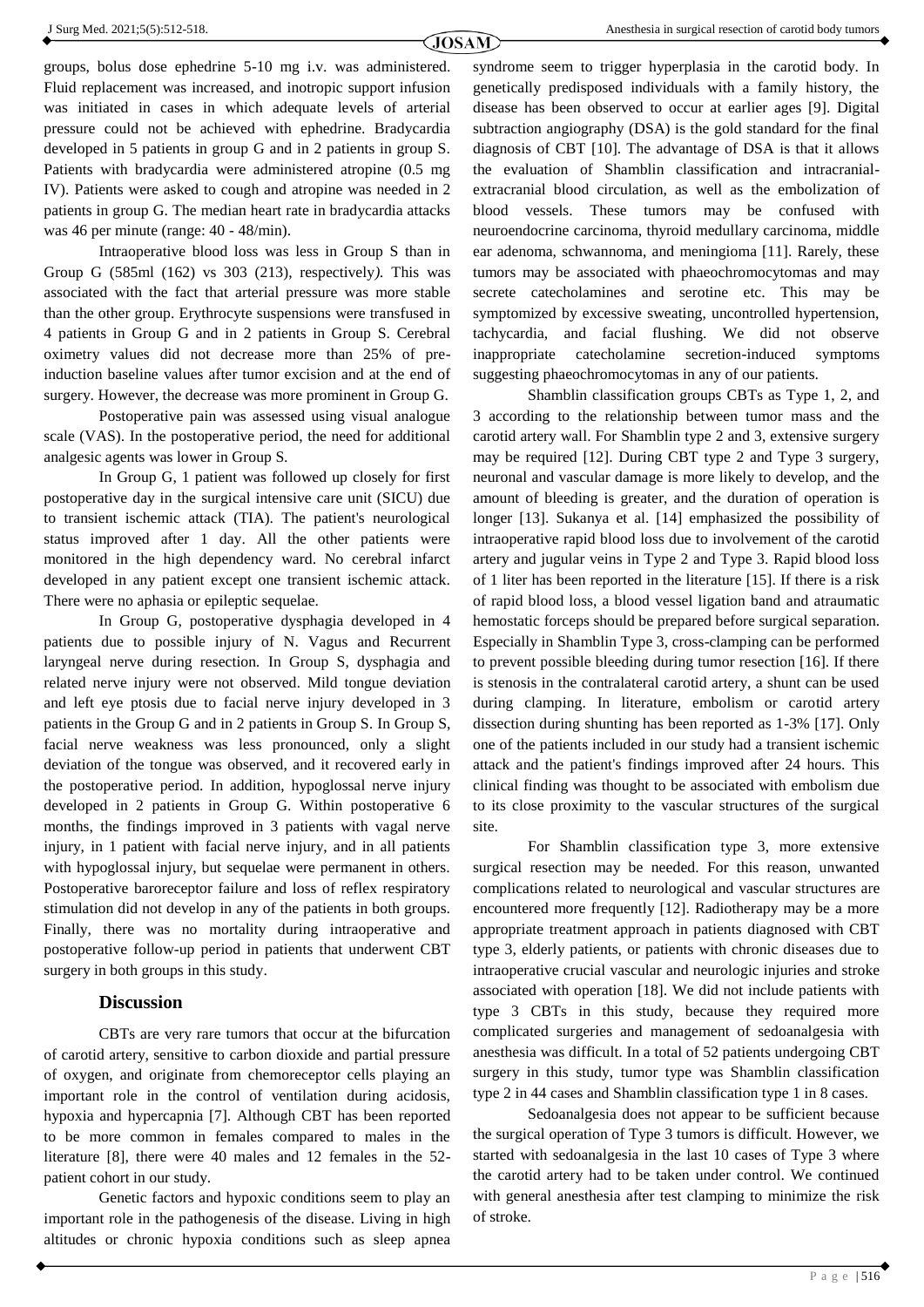Presently, there has been no consensus on anesthetic management in CBT surgery. However, general anesthesia has been observed to be mostly preferred in these surgeries when the literature was reviewed. It has been reported that these surgeries were performed with local anesthesia and cervical plexus block instead of general anesthesia in some centers. In a high-risk patient due to Eisenmenger syndrome, a case of successful tumor resection without any complication using continuous cervical plexus block was reported in the literature [19]. Although the cervical plexus block is a more appropriate method for carotid artery surgery, there are some risks associated with needle use in block surgery in CBT surgery [20]. The hypervascularity of these tumors and their localization at the carotid bifurcation may cause bleeding and unwanted punctures of the tumoral mass [21]. This unwanted condition may cause instability in the hemodynamic state of patient due to catecholamine release from the tumoral mass.

The main goal of anesthesia management in CBT surgery is to maintain stable hemodynamic circulation, optimal cerebral perfusion, minimal blood loss, early detection and management of complications that may arise due to anatomical closeness of vital structures such as cranial nerves and vessels to tumor, and better operating conditions for surgeon and patient satisfaction.

We used general anesthesia in 35 patients and sedoanalgesia in 17 patients among a total of 52 patients that underwent CBT surgery. In the majority of 35 patients that underwent tumor surgery with general anesthesia, we used thiopentone 2.5%, which has been shown to provide neuroprotection at an infusion rate of 3-5 mg / kg / h by Bilotta et al. [22]. In 6 patients, propofol 1% was used for induction. The most important goal in anesthesia management is to prevent cerebral focal ischemia development by providing optimal cerebral perfusion. There have been studies in literature about the protective effects of barbiturates against possible ischemia during the surgical procedure by protecting tissues against focal ischemia and positively contributing to redistribution [16]. An ischemic event leads to brain edema and the use of mannitol may be beneficial in reducing this [23]. In this type of tumor surgeries, temperature management is also very important since cerebral metabolic rate decreases by 7% at each 1°C decrease in body temperature.

In our study, we observed that the arterial pressure was more labile during both the induction and resection phases in patients in Group G, whereas hemodynamics was more stable in Group S.

In a study of 100 patient series, Birch et al. [24] found that sedoanalgesia is a safe, effective, and acceptable anesthesia management method unrelated to preoperative accompanying diseases. In our study, patient's consciousness provided an important advantage in CBT surgeries with sedoanalgesia, as cooperation with patient continued and early detection of unwanted complications related to possible cranial nerves or other cerebral infarcts was possible. Comparing with general anesthesia, hemodynamic stability was better in the sedoanalgesia group. This made cerebral perfusion more optimal and also provided benefit by resulting in less hemorrhage.

Comparing both groups in this study in terms of neurological and cranial nerve involvement, complications related to neurological and cranial nerve involvement were less frequent in the Sedoanalgesia group. One patient underwent transient ischemic attack (TIA) in the general anesthesia group and recovered at the first postoperative day without sequelae. None of the patients in the groups developed cerebral infarct except this patient with TIA. There was no neurological incident requiring surgery such as decompressive craniectomy or frontaltemporoparietal lobectomy. In addition, no patient developed Aphasia or epileptic sequelae.

In Group G, 4 patients developed postoperative dysphagia associated with possible injury of N. Vagus and recurrent laryngeal nerve. In Group S, there was no dysphagia or related nerve injury. Again, hypoglossal nerve injury developed in 2 patients in the general anesthesia group. During 6 months of follow-up after surgery, findings completely improved in 3 patients with vagal nerve injury and in one patient with hypoglossal nerve injury. Conversely, sequela was permanent in one patient. Mild tongue deviation and left eye ptosis due to facial nerve injury developed in 3 patients in Group G. One of these patients improved, while sequela was permanent in others. Despite the findings of facial nerve involvement in 5 patients in Group S, facial nerve weakness was less pronounced, and only a slight deviation of the tongue was observed, which recovered early in the postoperative period. There were no patients with permanent sequela in this group. Postoperative baroreceptor failure and loss of reflex respiratory stimulation did not develop in any of the patients from both groups.

#### **Conclusions**

We showed that anesthetic management in CBT patients is important during and after surgery. Surgery of CBTs requires vigilance for an anesthesiologist during the removal of CBT. The success of the surgery depends on basic objectives in anesthesia management such as maintaining optimal cerebral perfusion, sustaining stability of intraoperative blood pressure levels, detecting neurological and vascular complications early, taking precautions for possible hemorrhage, and providing optimal surgical field.

The present study shows that tumor surgery of patients with CBT, especially those classified as Shamblin classification Type 1 and Type 2, can be accomplished successfully under sedoanalgesia by infiltrating a local anesthetic agent of 1% lidocaine (100-200 mg) in necessary cases. Comparing sedoanalgesia method with general anesthesia in surgeries of Type 1 and Type 2 tumors revealed that there are significant advantages directly affecting surgical success such as intraoperative well-oriented patient, constant consciousness control, less neurological and vascular injuries, more stable hemodynamic conditions, lower risk of hemorrhage, more comfortable surgical environment, higher patient and surgeon satisfaction, less postoperative pain in patients, and shorter duration of surgery and hospital stay.

The sedoanalgesia method may be more helpful for the patients compared to general anesthesia in certain CBT surgeries, especially in tumors evaluated as Shamblin classification Type 1 and Type 2.